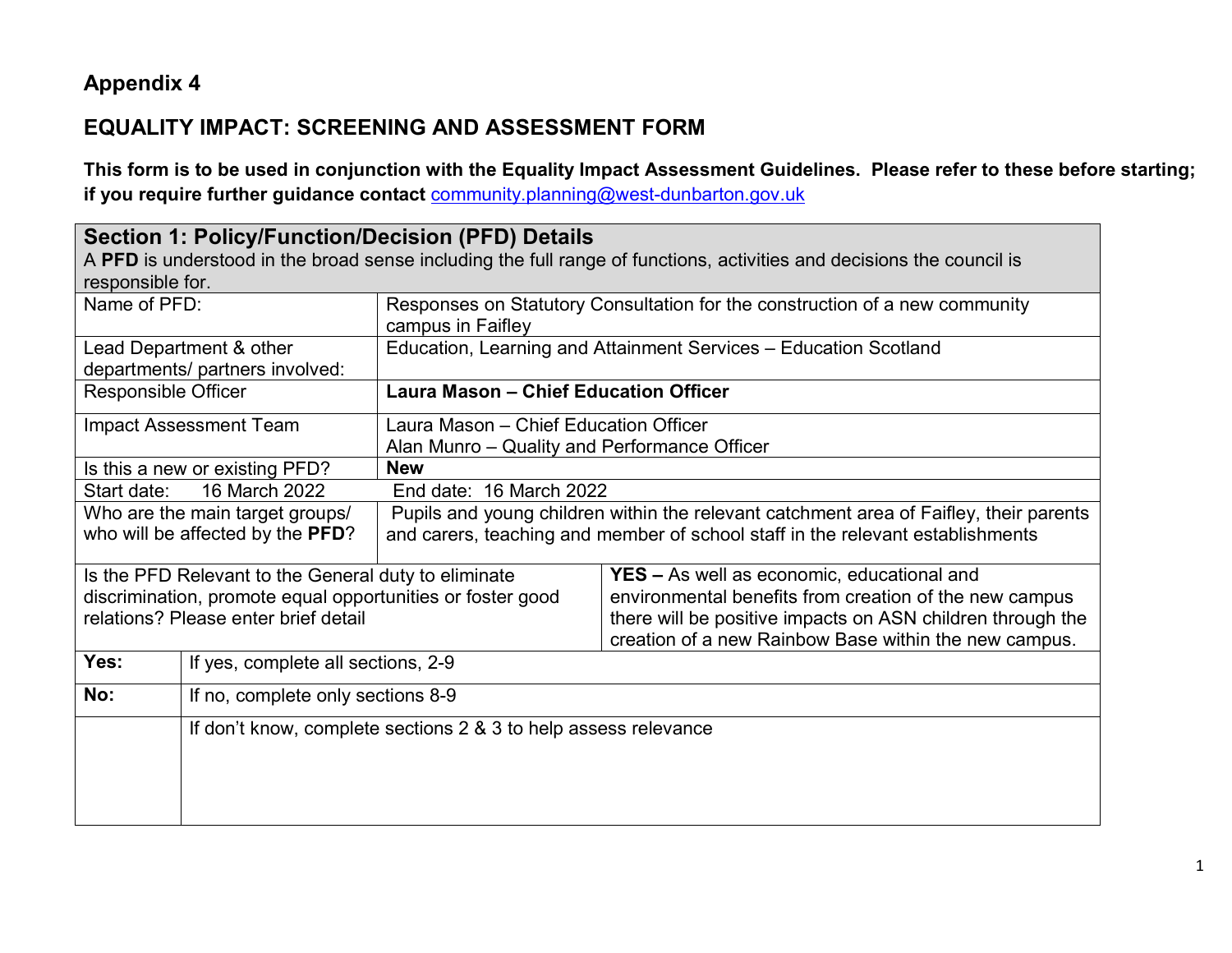| <b>Section 2: Evidence</b>                                                                                 |                                                                                                                                                                                                                                                                                                                                                                                                                                                                                                                                                                                                                                                                                                      |  |  |  |
|------------------------------------------------------------------------------------------------------------|------------------------------------------------------------------------------------------------------------------------------------------------------------------------------------------------------------------------------------------------------------------------------------------------------------------------------------------------------------------------------------------------------------------------------------------------------------------------------------------------------------------------------------------------------------------------------------------------------------------------------------------------------------------------------------------------------|--|--|--|
|                                                                                                            | Please list the available evidence used to assess the impact of this PFD, including the sources listed below. Please also                                                                                                                                                                                                                                                                                                                                                                                                                                                                                                                                                                            |  |  |  |
|                                                                                                            | identify any gaps in evidence and what will be done to address this.                                                                                                                                                                                                                                                                                                                                                                                                                                                                                                                                                                                                                                 |  |  |  |
| <b>Available evidence:</b>                                                                                 |                                                                                                                                                                                                                                                                                                                                                                                                                                                                                                                                                                                                                                                                                                      |  |  |  |
| Consultation/<br>Involvement with<br>community, including<br>individuals or groups or<br>staff as relevant | The consultation has been undertaken in accordance with the Schools (Consultation) (Scotland) Act<br>2010 and copies of the proposal document were made available to all stakeholders as prescribed by<br>the Act. The consultation ran from Thursday 30 September 2021 until Wednesday 17 November<br>2021.                                                                                                                                                                                                                                                                                                                                                                                         |  |  |  |
| Research and relevant<br>information                                                                       | Research was conducted via public meeting which were advertised on the Council's website,<br>through public notices in local newspapers and on social media.<br>Relevant stakeholders were contacted by email and provided with an electronic link to the<br>website. A virtual public consultation meeting was held together with public socially distanced<br>consultation meeting at St. Joseph's Primary School on 5 October 2021.<br>The Council's consultation web page provided a link to the online survey with background<br>information and details on how the public could participate in the survey. A direct telephone line<br>and email address were also set up to deal with queries. |  |  |  |
| Officer knowledge                                                                                          |                                                                                                                                                                                                                                                                                                                                                                                                                                                                                                                                                                                                                                                                                                      |  |  |  |
| <b>Equality Monitoring</b><br>information - including<br>service and employee<br>monitoring                |                                                                                                                                                                                                                                                                                                                                                                                                                                                                                                                                                                                                                                                                                                      |  |  |  |
| Feedback from service<br>users, partner or other<br>organisation as relevant                               | <b>Education Scotland Report</b><br>Education, Learning and Attainment Services Consultation Report                                                                                                                                                                                                                                                                                                                                                                                                                                                                                                                                                                                                  |  |  |  |
| Other                                                                                                      |                                                                                                                                                                                                                                                                                                                                                                                                                                                                                                                                                                                                                                                                                                      |  |  |  |
| Are there any gaps in evidence? Please indicate how these will be addressed                                |                                                                                                                                                                                                                                                                                                                                                                                                                                                                                                                                                                                                                                                                                                      |  |  |  |
| Gaps identified                                                                                            | None identified                                                                                                                                                                                                                                                                                                                                                                                                                                                                                                                                                                                                                                                                                      |  |  |  |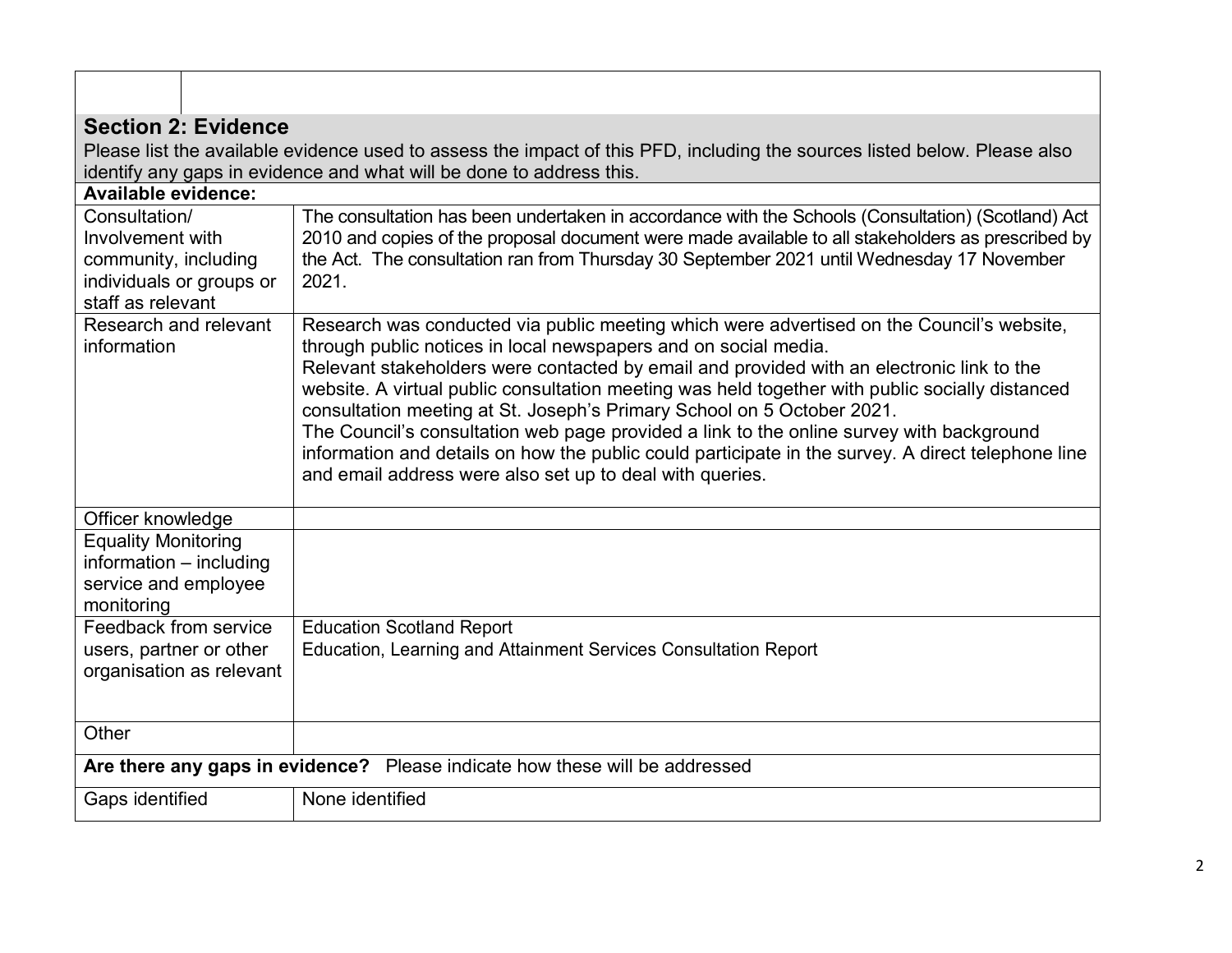| Measure to address                                               |                                                                           |                                                                                                              |                                                                                                                         |  |
|------------------------------------------------------------------|---------------------------------------------------------------------------|--------------------------------------------------------------------------------------------------------------|-------------------------------------------------------------------------------------------------------------------------|--|
| these                                                            |                                                                           |                                                                                                              |                                                                                                                         |  |
|                                                                  | Note: Link to Section 6 below Action Plan to address any gaps in evidence |                                                                                                              |                                                                                                                         |  |
|                                                                  |                                                                           |                                                                                                              |                                                                                                                         |  |
|                                                                  |                                                                           |                                                                                                              |                                                                                                                         |  |
|                                                                  |                                                                           |                                                                                                              |                                                                                                                         |  |
|                                                                  |                                                                           |                                                                                                              |                                                                                                                         |  |
|                                                                  |                                                                           |                                                                                                              |                                                                                                                         |  |
| <b>Section 3: Involvement and Consultation</b>                   |                                                                           |                                                                                                              |                                                                                                                         |  |
|                                                                  |                                                                           |                                                                                                              | Include involvement and consultation relevant to this PFD, including what has already been done and what is required to |  |
| be done, how this will be taken and results of the consultation. |                                                                           |                                                                                                              |                                                                                                                         |  |
|                                                                  |                                                                           |                                                                                                              | Please outline details of any involvement or consultation, including dates carried out, protected characteristics. Also |  |
| <b>Details of consultations</b>                                  | <b>Dates</b>                                                              | include involvement or consultation to be carried out as part of the developing and implementing the policy. | <b>Characteristics</b>                                                                                                  |  |
|                                                                  |                                                                           | <b>Findings</b>                                                                                              |                                                                                                                         |  |
|                                                                  |                                                                           |                                                                                                              | Race                                                                                                                    |  |
|                                                                  |                                                                           |                                                                                                              |                                                                                                                         |  |
|                                                                  |                                                                           |                                                                                                              | <b>Sex</b>                                                                                                              |  |
|                                                                  |                                                                           |                                                                                                              | <b>Gender Reassignment</b>                                                                                              |  |
|                                                                  |                                                                           |                                                                                                              |                                                                                                                         |  |
| Statutory consultation in                                        | 30/9/21 to                                                                | Positive impacts for children                                                                                | <b>Disability</b>                                                                                                       |  |
| accordance with Schools                                          | 11/11/21                                                                  | with complex needs through the                                                                               |                                                                                                                         |  |
| (Consultation) (Scotland)                                        |                                                                           | creation of a new Rainbow                                                                                    |                                                                                                                         |  |
| Act 2010                                                         |                                                                           | Base within the new Faifley<br>Campus                                                                        |                                                                                                                         |  |
|                                                                  |                                                                           |                                                                                                              |                                                                                                                         |  |
|                                                                  |                                                                           |                                                                                                              | Age                                                                                                                     |  |
|                                                                  |                                                                           |                                                                                                              |                                                                                                                         |  |
|                                                                  |                                                                           |                                                                                                              | Religion/ Belief                                                                                                        |  |
|                                                                  |                                                                           |                                                                                                              |                                                                                                                         |  |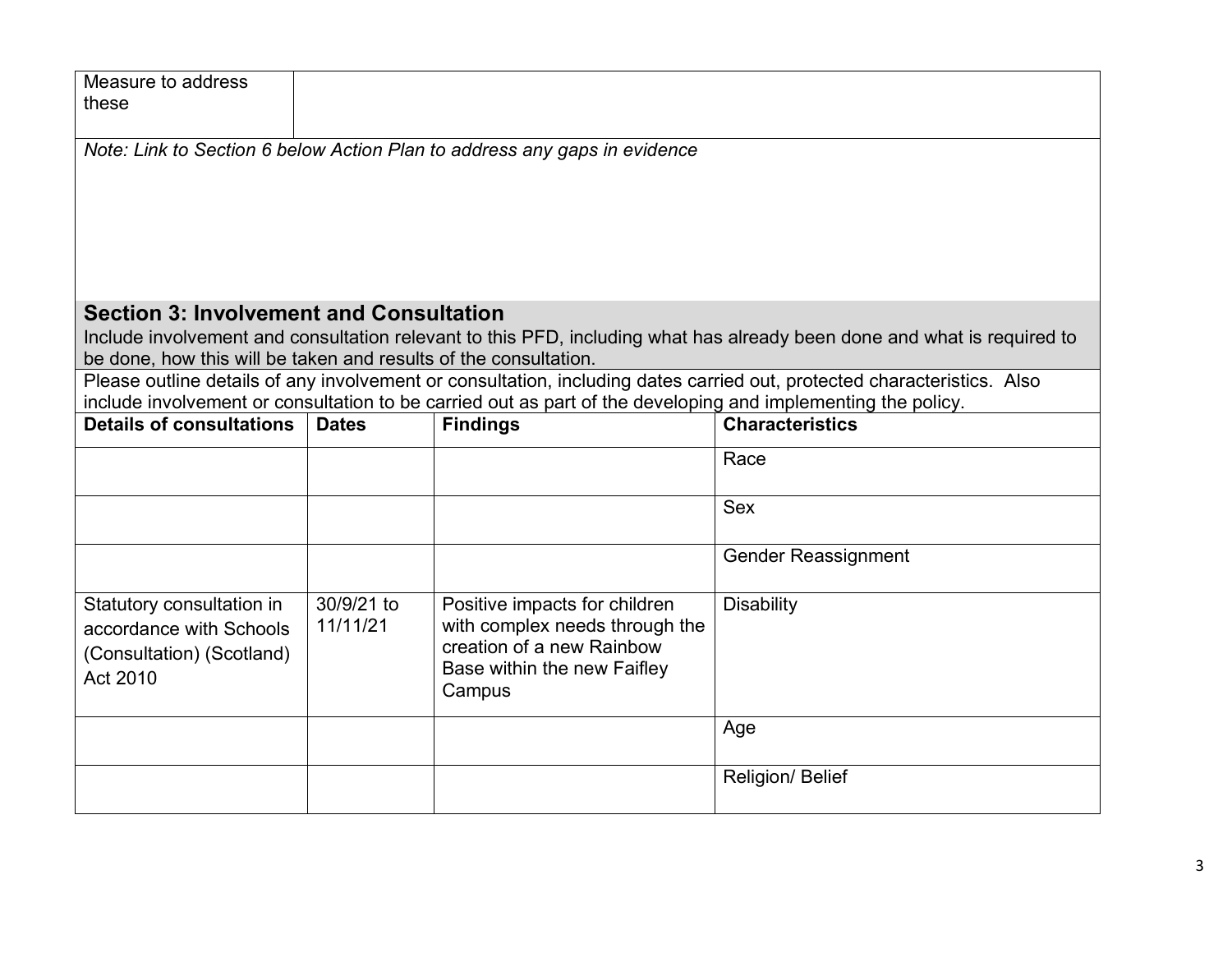|                                                                                                                                            |                        |                                                                                                                                                                                                                                                                                                                                   | <b>Sexual Orientation</b>   |                     |
|--------------------------------------------------------------------------------------------------------------------------------------------|------------------------|-----------------------------------------------------------------------------------------------------------------------------------------------------------------------------------------------------------------------------------------------------------------------------------------------------------------------------------|-----------------------------|---------------------|
|                                                                                                                                            |                        |                                                                                                                                                                                                                                                                                                                                   | Civil Partnership/ Marriage |                     |
|                                                                                                                                            |                        |                                                                                                                                                                                                                                                                                                                                   | Pregnancy/ Maternity        |                     |
| Statutory consultation in<br>accordance with Schools<br>(Consultation) (Scotland)<br>Act 2010<br>Note: Link to Section 6 below Action Plan | 30/9/21 to<br>11/11/21 | As well as educational,<br>economic and environmental<br>benefits there are a range of<br>positive potential outcomes in<br>terms of equality groups, the<br>school community and<br>relationships with neighbours.<br>Taken as a whole, the campus<br>proposals shall produce a<br>better facility for all users as<br>a result. | Cross cutting               |                     |
| Section 4: Analysis of positive and Negative Impacts                                                                                       |                        |                                                                                                                                                                                                                                                                                                                                   |                             |                     |
| <b>Protected Characteristic</b>                                                                                                            |                        | <b>Positive Impact</b>                                                                                                                                                                                                                                                                                                            | <b>Negative Impact</b>      | <b>No</b><br>impact |
| Race                                                                                                                                       |                        |                                                                                                                                                                                                                                                                                                                                   |                             |                     |
| <b>Sex</b>                                                                                                                                 |                        |                                                                                                                                                                                                                                                                                                                                   |                             |                     |
| Gender<br>Re-assignment                                                                                                                    |                        |                                                                                                                                                                                                                                                                                                                                   |                             |                     |
| <b>Disability</b>                                                                                                                          |                        | The creation of the new<br><b>Rainbow Additional Support</b>                                                                                                                                                                                                                                                                      |                             |                     |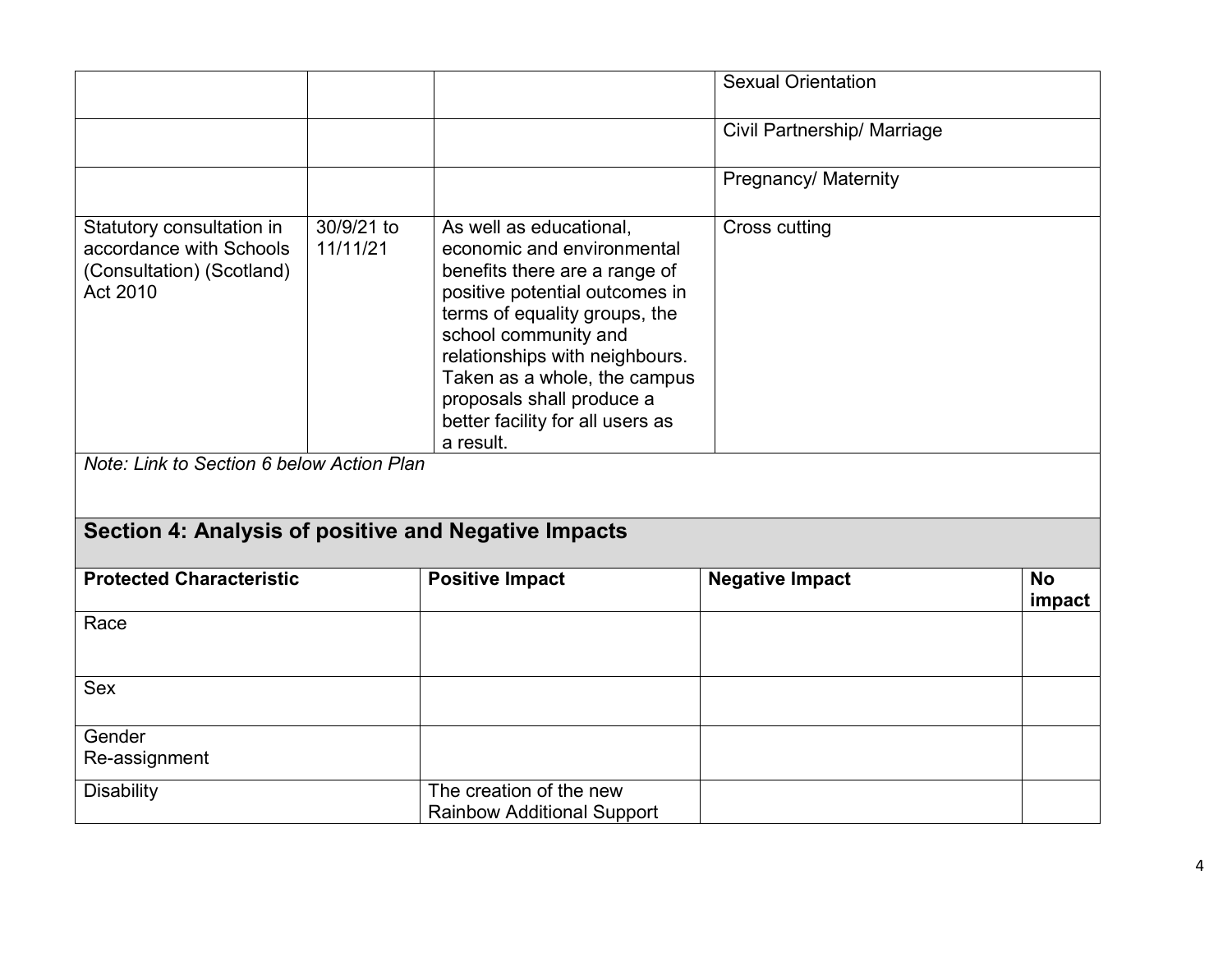|                                                                                                                                                                                             | Needs Base will have a<br>positive impact and will<br>provide a range of modern<br>and appropriate facilities for<br>the educational, support and<br>care needs of children with |  |  |
|---------------------------------------------------------------------------------------------------------------------------------------------------------------------------------------------|----------------------------------------------------------------------------------------------------------------------------------------------------------------------------------|--|--|
|                                                                                                                                                                                             | complex needs.                                                                                                                                                                   |  |  |
| Age                                                                                                                                                                                         |                                                                                                                                                                                  |  |  |
| Religion/ Belief                                                                                                                                                                            |                                                                                                                                                                                  |  |  |
| <b>Sexual Orientation</b>                                                                                                                                                                   |                                                                                                                                                                                  |  |  |
| Civil Partnership/ Marriage; this PC is<br>not listed as relevant for Specific<br>Duties; however under the General<br>Duty we are required to eliminate any<br>discrimination for this PC. |                                                                                                                                                                                  |  |  |
| Note: Link to Section 6 below Action Plan in terms of addressing impacts                                                                                                                    |                                                                                                                                                                                  |  |  |
| <b>Section 5: Addressing impacts</b><br>Select which of the following apply (use can choose more than one) and give a brief explanation – to be expanded in<br>Section 6: Action Plan       |                                                                                                                                                                                  |  |  |
| 1. No major change                                                                                                                                                                          |                                                                                                                                                                                  |  |  |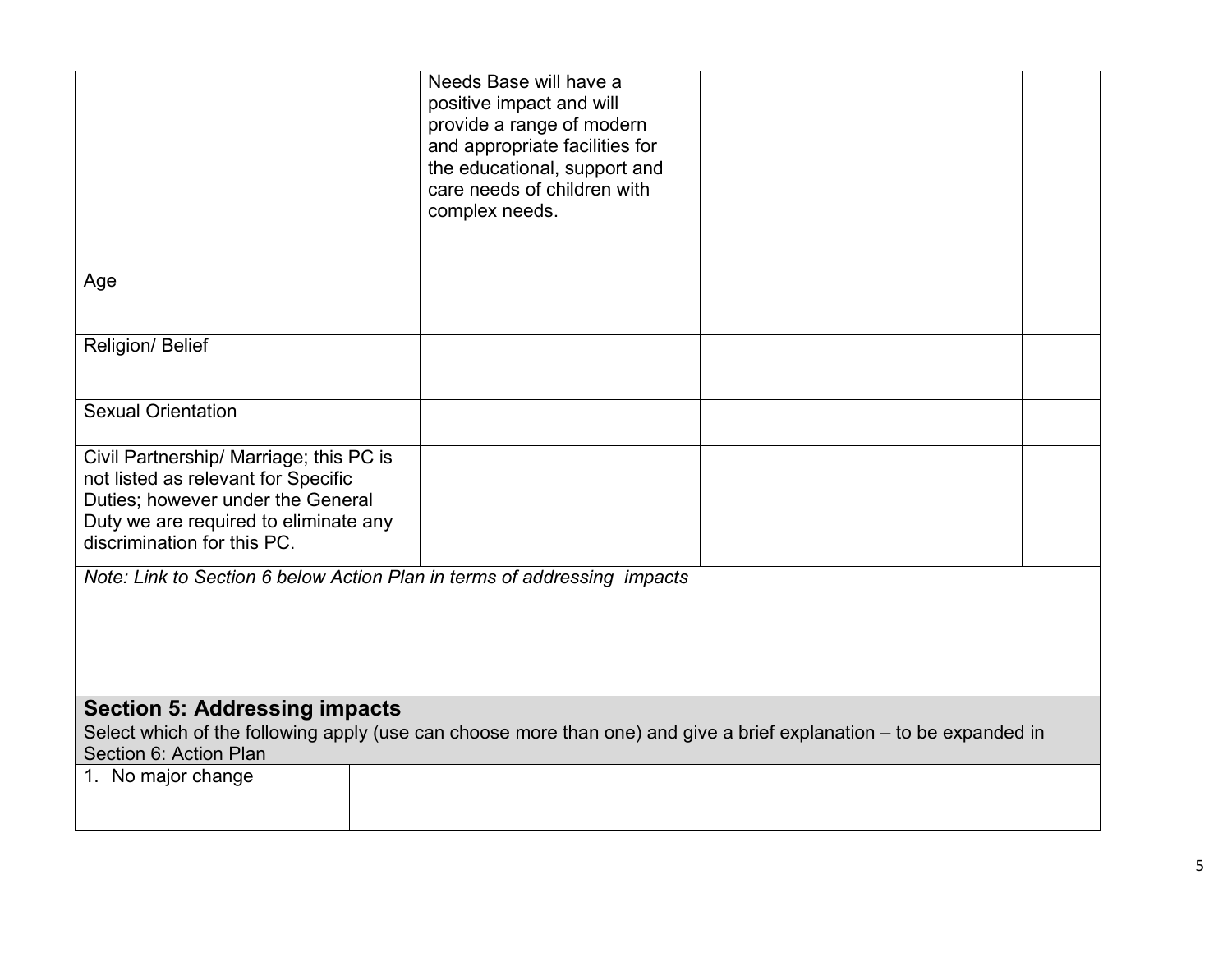| 2. Continue the PFD                       |  |  |
|-------------------------------------------|--|--|
|                                           |  |  |
|                                           |  |  |
| 3. Adjust the PFD                         |  |  |
|                                           |  |  |
|                                           |  |  |
| 4. Stop and remove the PFD                |  |  |
|                                           |  |  |
|                                           |  |  |
| Give reasons:                             |  |  |
| Note: Link to Section 6 below Action Plan |  |  |

| <b>Section 6: Action Plan</b> describe action which will be taken following the assessment in order to; reduce or remove any |  |  |  |  |
|------------------------------------------------------------------------------------------------------------------------------|--|--|--|--|
| negative impacts, promote any positive impacts, or gather further information or evidence or further consultation            |  |  |  |  |
| <b>Protected Characteristic</b><br><b>Date</b>                                                                               |  |  |  |  |
|                                                                                                                              |  |  |  |  |
| Disability                                                                                                                   |  |  |  |  |
|                                                                                                                              |  |  |  |  |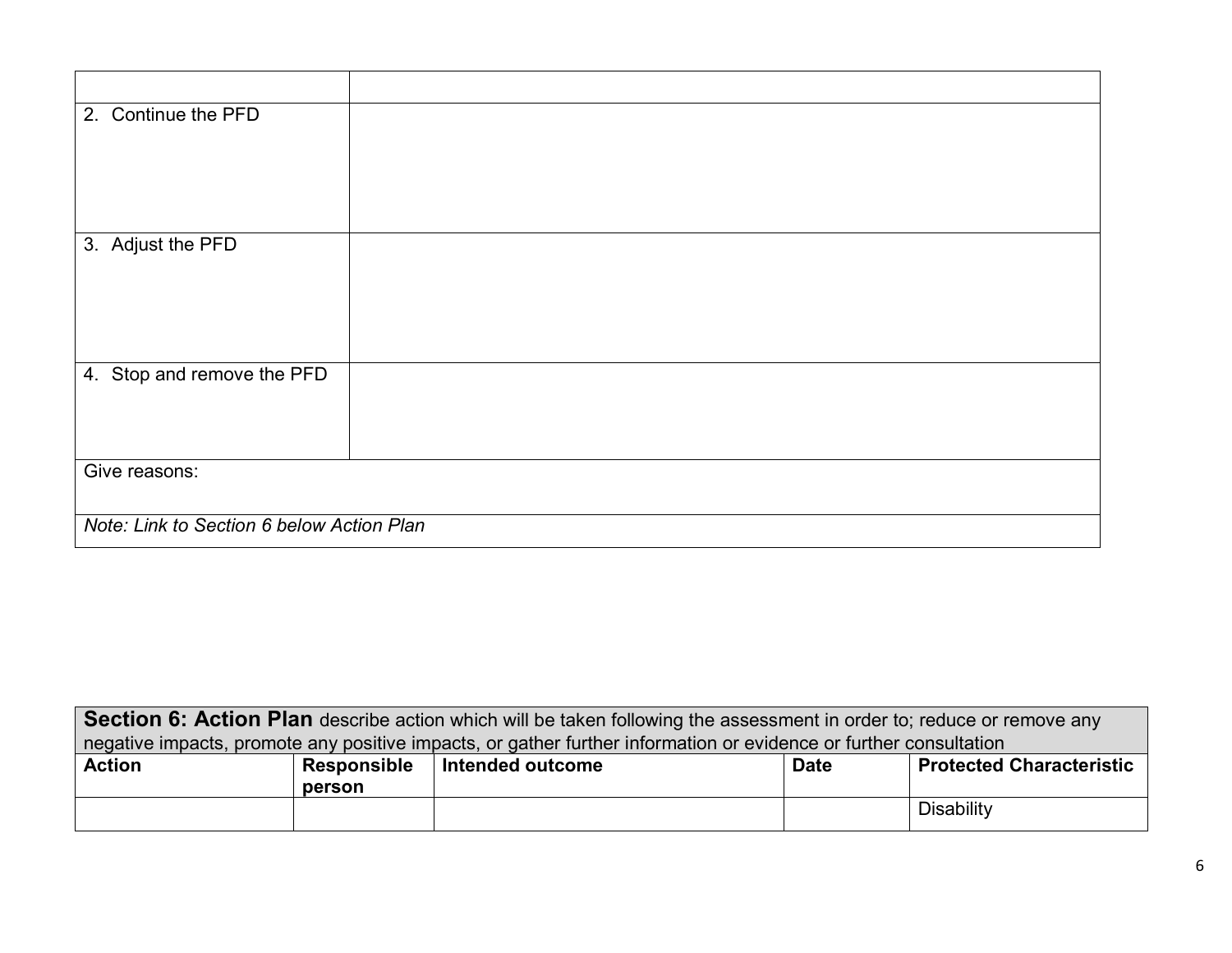|                                                                                                                            | Gender                                                                                                               |  |  |
|----------------------------------------------------------------------------------------------------------------------------|----------------------------------------------------------------------------------------------------------------------|--|--|
|                                                                                                                            | <b>Gender Reassignment</b>                                                                                           |  |  |
|                                                                                                                            | Race                                                                                                                 |  |  |
|                                                                                                                            | Age                                                                                                                  |  |  |
|                                                                                                                            | Religion/ Belief                                                                                                     |  |  |
|                                                                                                                            | <b>Sexual Orientation</b>                                                                                            |  |  |
|                                                                                                                            | Civil Partnership/ Marriage                                                                                          |  |  |
|                                                                                                                            | Pregnancy/ Maternity                                                                                                 |  |  |
|                                                                                                                            | <b>Cross cutting</b>                                                                                                 |  |  |
|                                                                                                                            | Are there any negative impacts which cannot be reduced or removed? please outline the reasons for continuing the PFD |  |  |
|                                                                                                                            |                                                                                                                      |  |  |
|                                                                                                                            |                                                                                                                      |  |  |
|                                                                                                                            |                                                                                                                      |  |  |
|                                                                                                                            |                                                                                                                      |  |  |
|                                                                                                                            |                                                                                                                      |  |  |
|                                                                                                                            |                                                                                                                      |  |  |
|                                                                                                                            |                                                                                                                      |  |  |
| <b>Section 7: Monitoring and review</b>                                                                                    |                                                                                                                      |  |  |
| Please detail the arrangements for review and monitoring of the policy                                                     |                                                                                                                      |  |  |
| How will the PFD be monitored?<br>The PFD will be subject to extensive monitoring throughout the project by                |                                                                                                                      |  |  |
| What equalities monitoring will be put in place?<br>all partners                                                           |                                                                                                                      |  |  |
| When will the PFD be reviewed?                                                                                             |                                                                                                                      |  |  |
| <b>YES</b> – Officers are aware of equality and diversity guidance on<br>Is there any procurement involved in this PFD? If |                                                                                                                      |  |  |